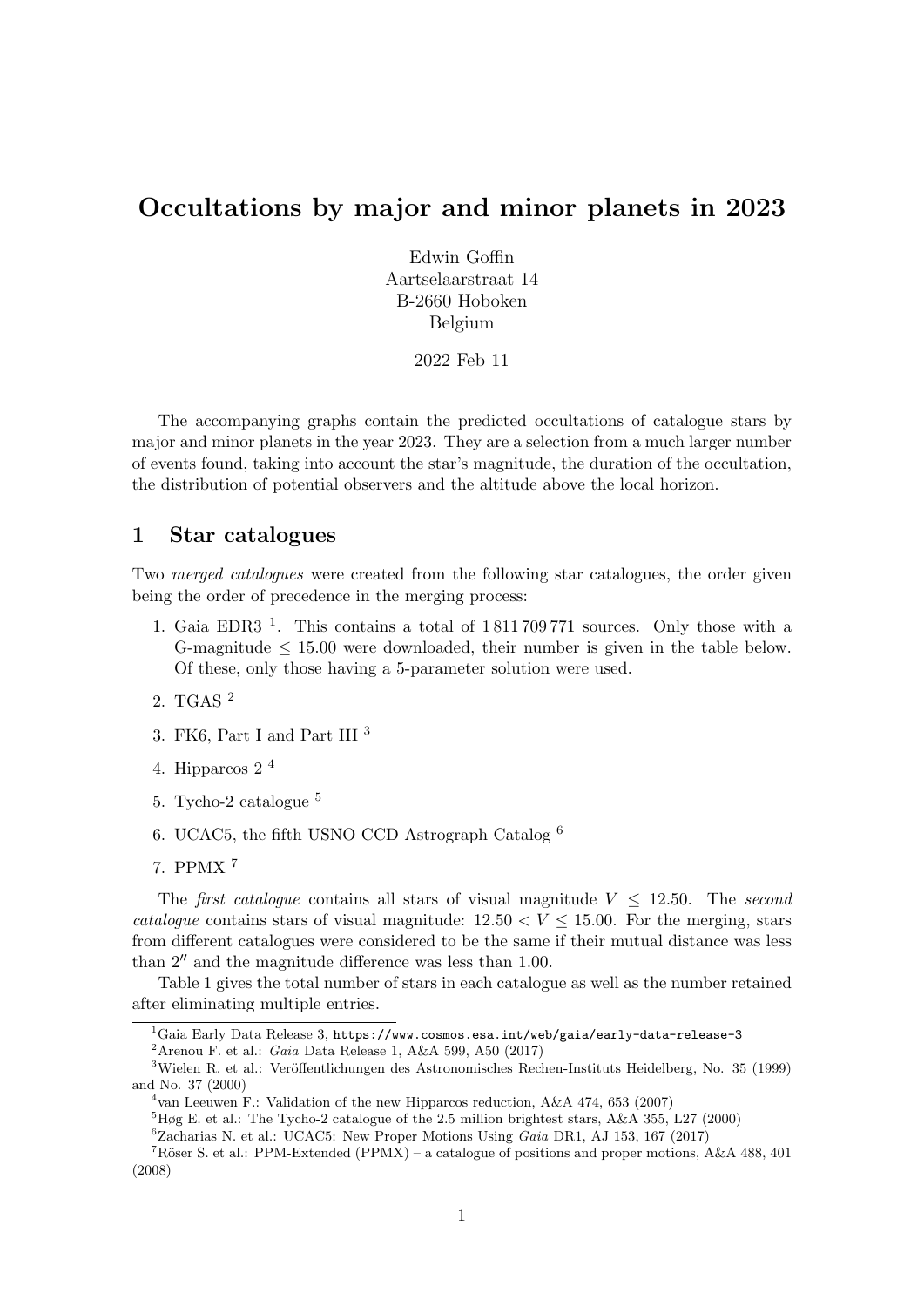| Star catalogue       | Total stars | Catalogue 1 | Catalogue 2      |
|----------------------|-------------|-------------|------------------|
| Gaia EDR3            | 36 908 086  | 4838009     | 32 168 522       |
| <b>TGAS</b>          | 2057050     | $\theta$    | $\theta$         |
| FK6                  | 4 1 5 0     | 31          | $\left( \right)$ |
| Hipparcos $2$ (HIP2) | 117955      | 411         | 34               |
| Tycho-2 (TYC2)       | 2311925     | 10992       | 17772            |
| UCAC <sub>5</sub>    | 107758513   | 428992      | 3350856          |
| <b>PPMX</b>          | 18088919    | 384651      | 1384219          |
| Total                |             | 5663086     | 36 921 403       |

Table 1: Merged star catalogues used for the predictions.

#### 2 Selection criteria for the planets

Only occultations with a maximum duration of at least 3 seconds were considered with both catalogues.

The first star catalogue was used for comparison with the ephemerides of 4531 minor planets: numbered ones larger than 40 km and also objects with multi-opposition orbits and semi-major axis larger than 5.40 AU (Centaurs, Kuiper Belt Objects, . . . ). This resulted in 6589 occultations visible from somewhere on the Earth, each of which was then inspected for observability. The final selection comprised 1781 events.

For the 8 major planets only occultations of stars brighter than visual magnitude 10 were selected. Out of 78 events, 11 were selected.

The second catalogue was used for a special search with 4252 objects with semi-major axis larger than 5.40 a.u.; 158 events out of 878 were selected.

Diameters have been taken from the WISE or IRAS surveys to which some occultation diameters were added. In case no diameter was published an approximate value was computed from the formula

$$
log D = 3.62 - 0.20H
$$

where  $D$  is the diameter in km and  $H$  the absolute visual magnitude constant.

### 3 Explanation of the graphs

The results are presented as one PDF file for each predicted occultation, each file containing two pages.

#### 3.1 First page

- The top line gives the name of the major or minor planet and the star designation. The latter is only used to identify the star  $8.9$ .
- The second line gives the instant of closest geocentric approach (in U.T.).

<sup>8</sup>The Gaia catalogue identifies stars by a 64-bit (19-digit) number. I replaced this by the corresponding FK6, HIP2, TYC2 or UCAC4 designation (in that order) wherever possible. If no match was found, the star was given a fictitious name of the type "Gaia mmm-nnnnnnn".

<sup>9</sup>Since the PPMX has no star names of its own, my PPMX number simply is the sequential number in the catalogue when reading in the 24 data files from north to south.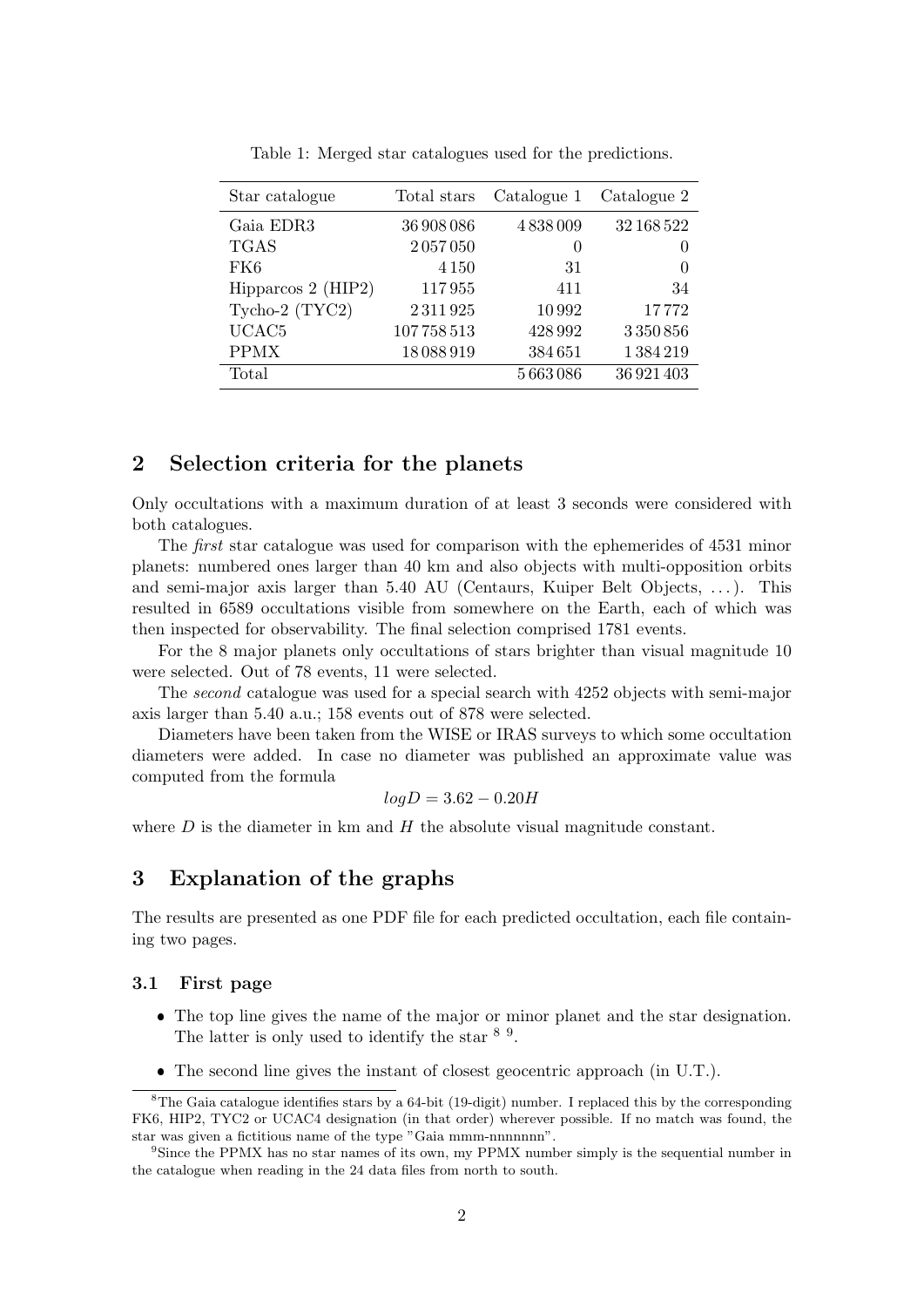- Under the heading "Planet" the following data are given:
	- $a = semi-major axis, e = eccentricity of the orbit$
	- $-$  V. mag.  $=$  visual magnitude of the planet
	- Diam. = absolute diameter in km and apparent diameter in seconds of arc.
	- $-\mu =$  instantaneous motion at closest approach, in seconds of arc per hour.
	- $-\pi$  = horizontal equatorial parallax in seconds of arc.
	- Ref. = source for the orbital elements.
- Under the heading "Star" are given:
	- $-$  Source cat.  $=$  an abbreviation for the source catalogue from which the positional data for the star are taken:
		- \* EDR3 = Gaia Data Release 2, 5-parameter solution
		- \* TGAS = Gaia Data Release 1
		- $*$  FK6 = FK6 Catalogue (Parts I and III)
		- $*$  HIP-2 = Hipparcos catalogue
		- \* TYC2 = Tycho-2 catalogue; the suffix "p" indicates Tycho data referring to the photocentre of two entries
		- \* UCAC5 = Fifth USNO CCD Astrograph Catalog
		- $*$  PPMX = PPMX catalogue
	- $-\alpha = \text{right association}$  (J2000.0) at the epoch of occultation
	- $-\delta$  = declination (J2000.0) at the epoch of occultation
	- $-$  V/Rmag  $=$  visual magnitude of the star if given, else the red magnitude if given, else blank; when the source catatlogue is GDR2a, Vmag is actually the G magnitude, the "broad-band, white-light, Gaia magnitude"
	- $B/ \text{Imag} =$  blue magnitude of the star if given, else the infrared magnitude if given, else blank
- The last line contains information about the occultation:
	- $\Delta m =$  drop in magnitude
	- $-$  Max. dur.  $=$  maximum duration for an observer on the central line (in seconds of time)
	- $-$  Sun  $=$  elongation of the Sun (in degrees)
	- Moon = elongation (in degrees) and illuminated fraction (in  $\%$ ) of the Moon
- The small star chart shows a portion of the sky of about 15 by 15◦ . Only stars of visual magnitude 7.0 and brighter are included. The dashed rectangle indicates the part shown by the larger chart.
- The large star chart is based on the merged catalogue or on both catalogues. The star to be occulted is encircled and is always in the middle. A visual-magnitude scale is added to the right, mostly ranging from 1 to 10; for faint stars the range may be 2–11, 3–12, etc. The star chart also shows the path of the minor planet with crosses indicating the daily position at 0h UT.